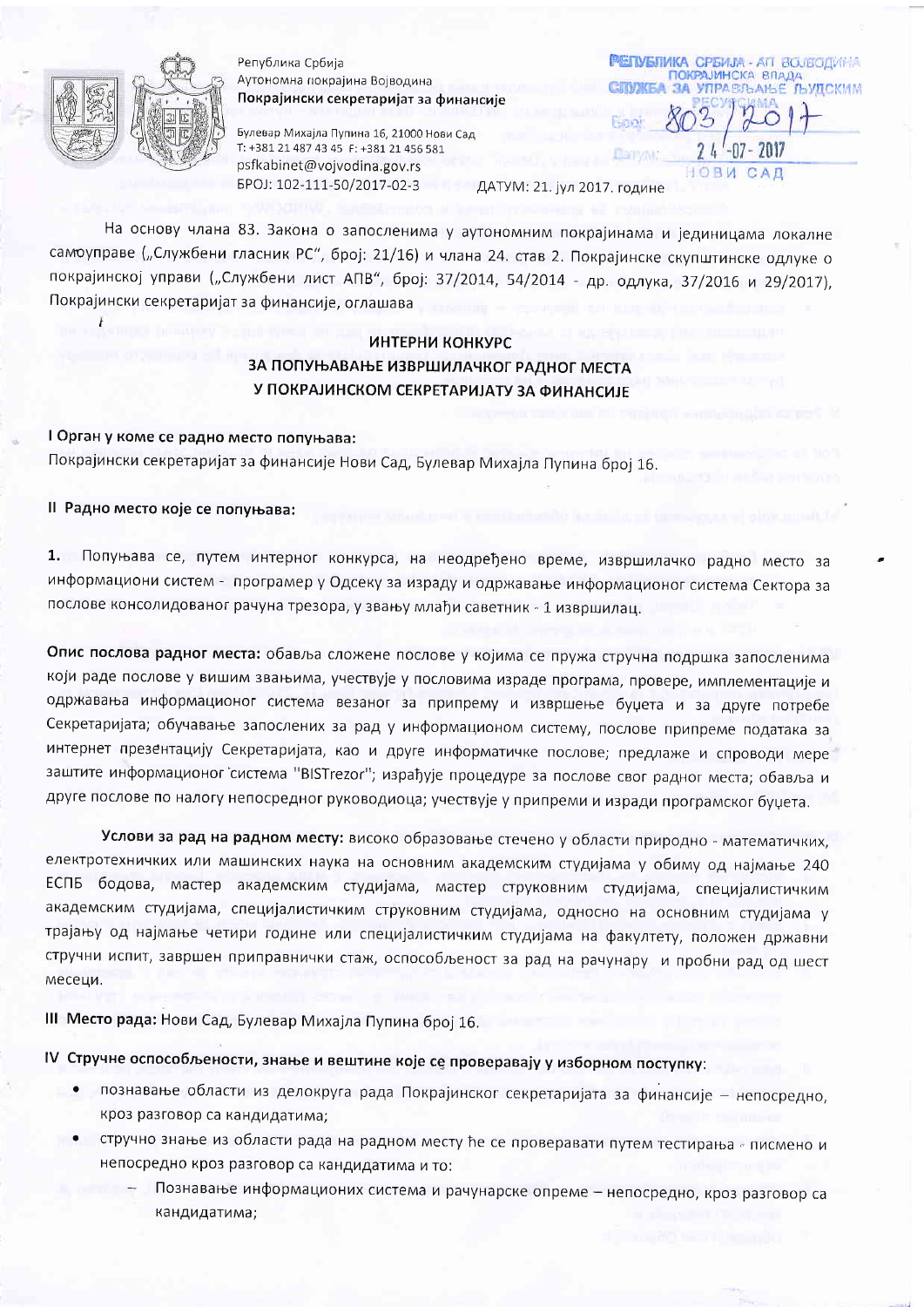- Познавање принципа функционисања релационих база података, познавање SQL језика за писање упита и процедура на "INTERBASE" бази података - путем тестирања и непосредно, кроз разговор са кандидатима;
- Оспособљеност за рад у "Delphi" развојном окружењу, познавање генерисања извештаја у алату "FastReport" - путем тестирања и непосредно, кроз разговор са кандидатима;
- Оспособљеност за администрирање и подешавање "WINDOWS" оперативних система непосредно, кроз разговор са кандидатима;
- вештине кандидата аналитичко резоновање и логичко закључивање, вештина комуникације и организационе способности - непосредно, кроз разговор са кандидатима;
- оспособљеност за рад на рачунару увидом у исправу (потврда, сертификат и сл.) којом се недвосмислено доказује да је кандидат оспособљен за рад на рачунару, а уколико каднидат не поседује овај доказ стручно лице Покрајинског секретаријата за финансије ће спровести проверу путем практичног рада кандидата на рачунару.

### V Рок за подношење пријаве на интерни конкурс:

Рок за подношење пријаве на интерни конкурс је осам дана од дана када је интерни оглас оглашен на огласној табли послодавца.

### VI Лице које је задужено за давање обавештења о интерном конкурсу:

- Слободан Марковић, распоређен на радном месту за информациони систем програмер, контакт телефон 021 /487 4367 и e-mail: slobodan.markovic@vojvodina.gov.rs и
- Тибор Шварц, распоређен на радном месту за правне послове, контакт телефон 021 /487  $\bullet$ 4272 и e-mail: tibor.svarc@vojvodina.gov.rs.

### VII Адреса на коју се подноси пријава на интерни конкурс:

Покрајински секретаријат за финансије, Булевар Михајла Пупина број 16, 21000 Нови Сад, са назнаком за "интерни конкурс".

## VIII Датум оглашавања:

24. јул 2017. године

#### IX Докази који се прилажу уз пријаву на интерни конкурс:

- 1. потписана пријава са биографијом, адресом становања, е-маил адресом, бројем телефона и наводима о досадашњем радном искуству;
- 2. доказ о стручној спреми (оригинал или оверена фотокопија дипломе којом се потврђује стручна cnpema);
- 3. оригинал или оверена фотокопија доказа о положеном стручном испиту за рад у државним органима (лица са положеним правосудним испитом уместо уверења о положеном стручном испиту за рад у државним органима достављају оригинал или оверену фотокопију уверења о положеном правосудном испиту);
- 4. оригинал или оверена фотокопија доказа о завршеном приправничком стажу (потврда, решење и други акти којима се доказује на којим пословима, у ком периоду и са којом стручном спремом је кандидат радио);
- 5. оригинал или оверена фотокопија решења о распоређивању или решења да је службеник нераспоређен;
- 6. потврда о оспособљености за рад на рачунару (оригинал или оверена фотокопија), уколико је кандидат поседује и
- 7. Образац I или Образац II.